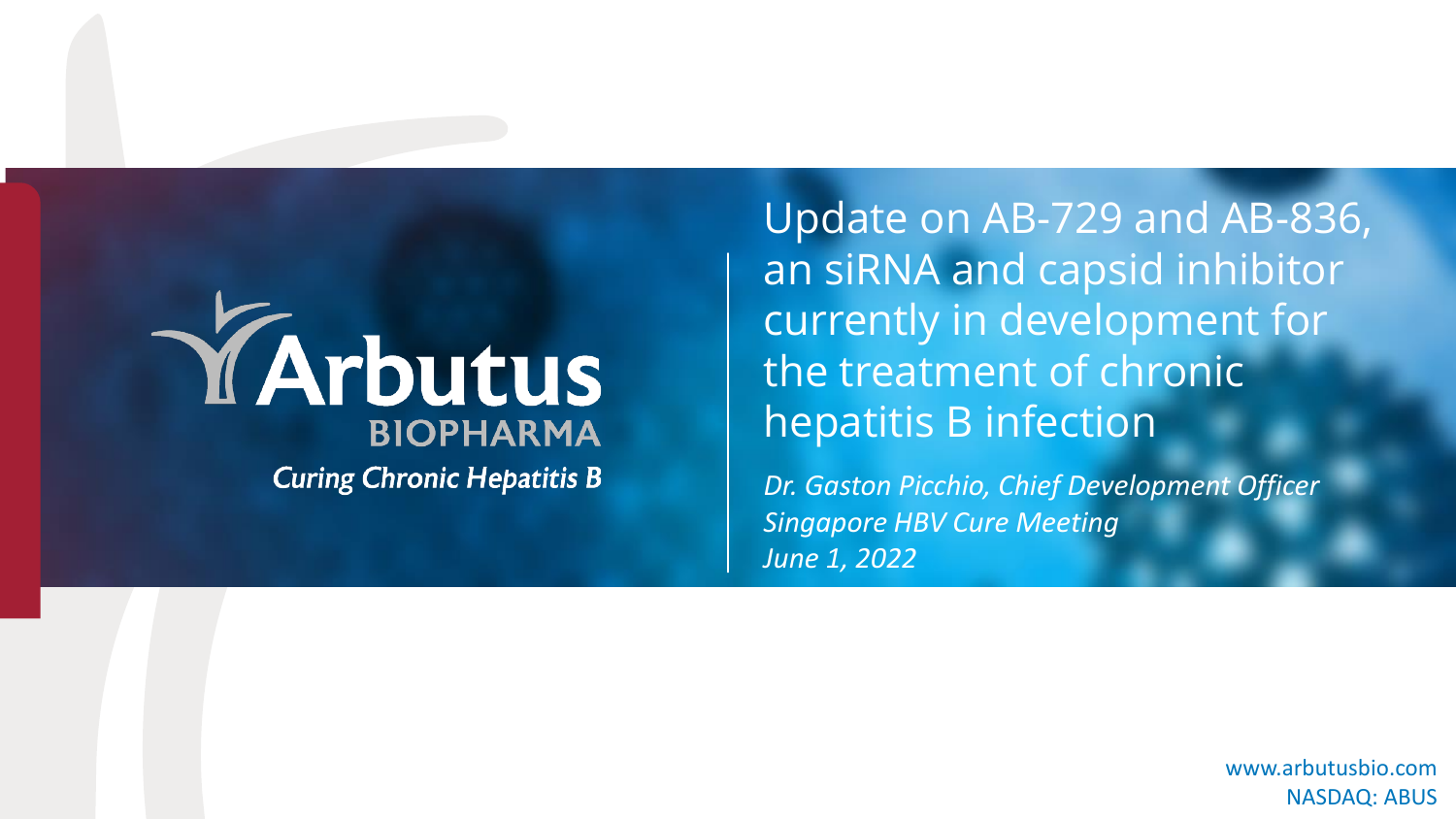## **Broad Pipeline**

|                |                                       |               | <b>Lead Optimization</b>                                   | <b>IND Enabling</b>                                        | Phase 1 | Phase 2 | Phase 3 | <b>Marketed</b> |
|----------------|---------------------------------------|---------------|------------------------------------------------------------|------------------------------------------------------------|---------|---------|---------|-----------------|
|                | <b>RNAi Therapeutic</b>               | AB-729        |                                                            | AB-729-001 single-ascending dose / multiple-ascending dose |         |         |         |                 |
|                |                                       |               |                                                            | AB-729-201 Combo trial (AB-729 + Peg-IFNa-2a + NA)         |         |         |         |                 |
|                |                                       |               | Combo trial (AB-729 + core inhibitor + NA)                 |                                                            |         |         |         |                 |
|                |                                       |               |                                                            | AB-729-202 Combo trial (AB-729 + vaccine + NA)*            |         |         |         |                 |
|                | <b>Capsid Inhibitor (oral)</b>        | <b>AB-836</b> | AB-836-001 single-ascending dose / multiple-ascending dose |                                                            |         |         |         |                 |
|                | <b>PD-L1 Inhibitor (oral)</b>         | <b>AB-101</b> |                                                            |                                                            |         |         |         |                 |
|                | <b>RNA destabilizer (oral) AB-161</b> |               |                                                            |                                                            |         |         |         |                 |
| ໑<br>OVID<br>ō | M <sup>pro</sup> small molecule       |               |                                                            |                                                            |         |         |         |                 |
|                | <b>Nsp12 viral polymerase</b>         |               |                                                            |                                                            |         |         |         |                 |

\*Clinical trial expected to initiate in 1H 2022

**Arbutus** NASDAQ: ABUS **BIOPHARMA** www.arbutusbio.com **NA:** Nucleoside Analogue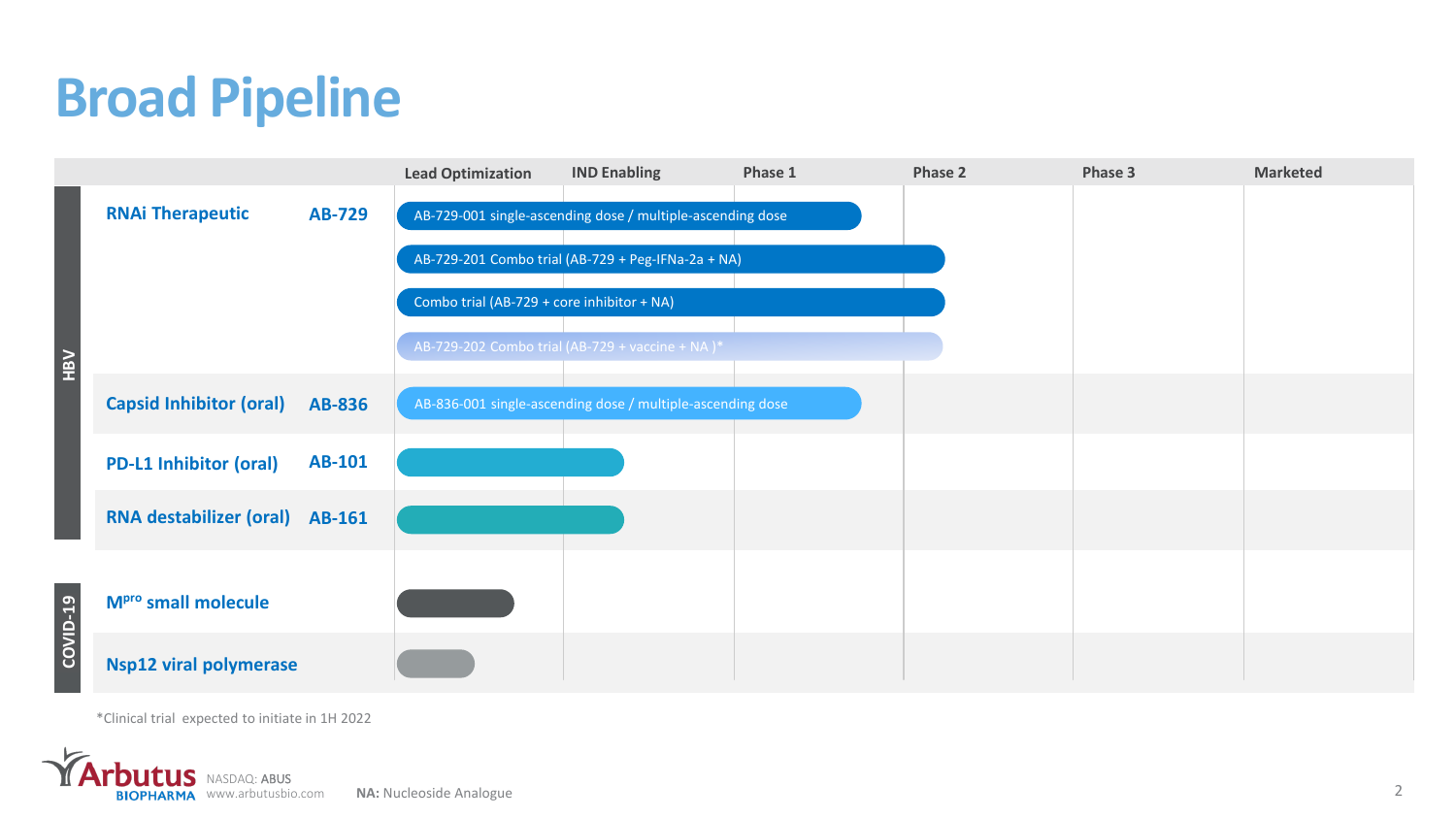**3-Pronged Approach to Therapeutic Success**

**Suppress HBV DNA**

**Reduce viral antigens**

**Boost host immune response**

Therapeutic success will **require a combination of agents** with complementary MOAs

NASDAQ: ABUS

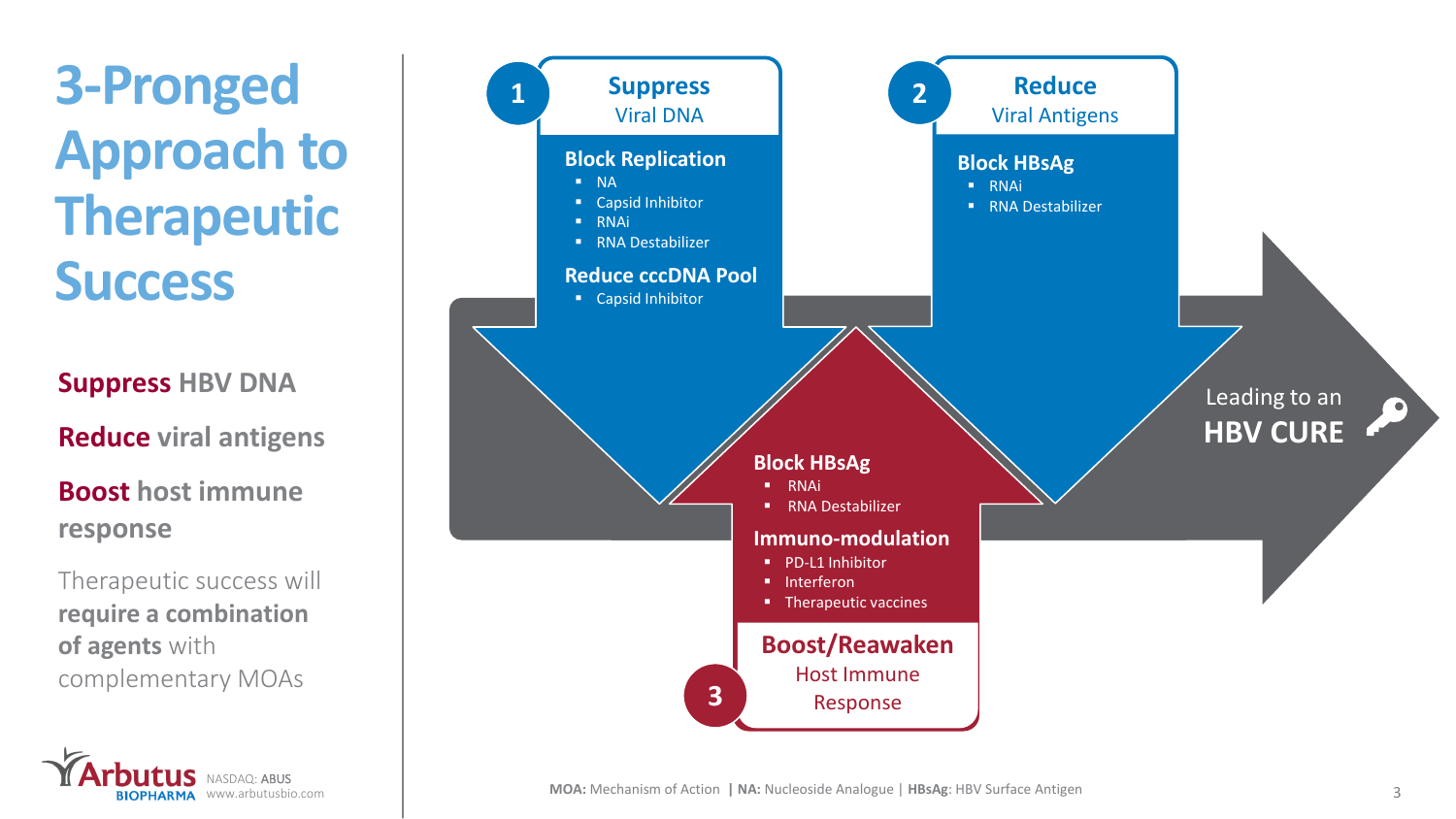## **AB-729** RNAi Therapeutic

**Proprietary GalNAc-conjugate delivery technology** provides liver targeting and enables **subcutaneous dosing**





Single trigger RNAi agent targeting all HBV transcripts

Inhibits HBV replication and lowers all HBV antigens

Pan-genotypic activity across HBV genotypes

Demonstrated complementarity with capsid inhibitors

Actively targets the liver

Active against cccDNA derived and integrated HBsAg transcripts

Clean profile in long term preclinical safety studies

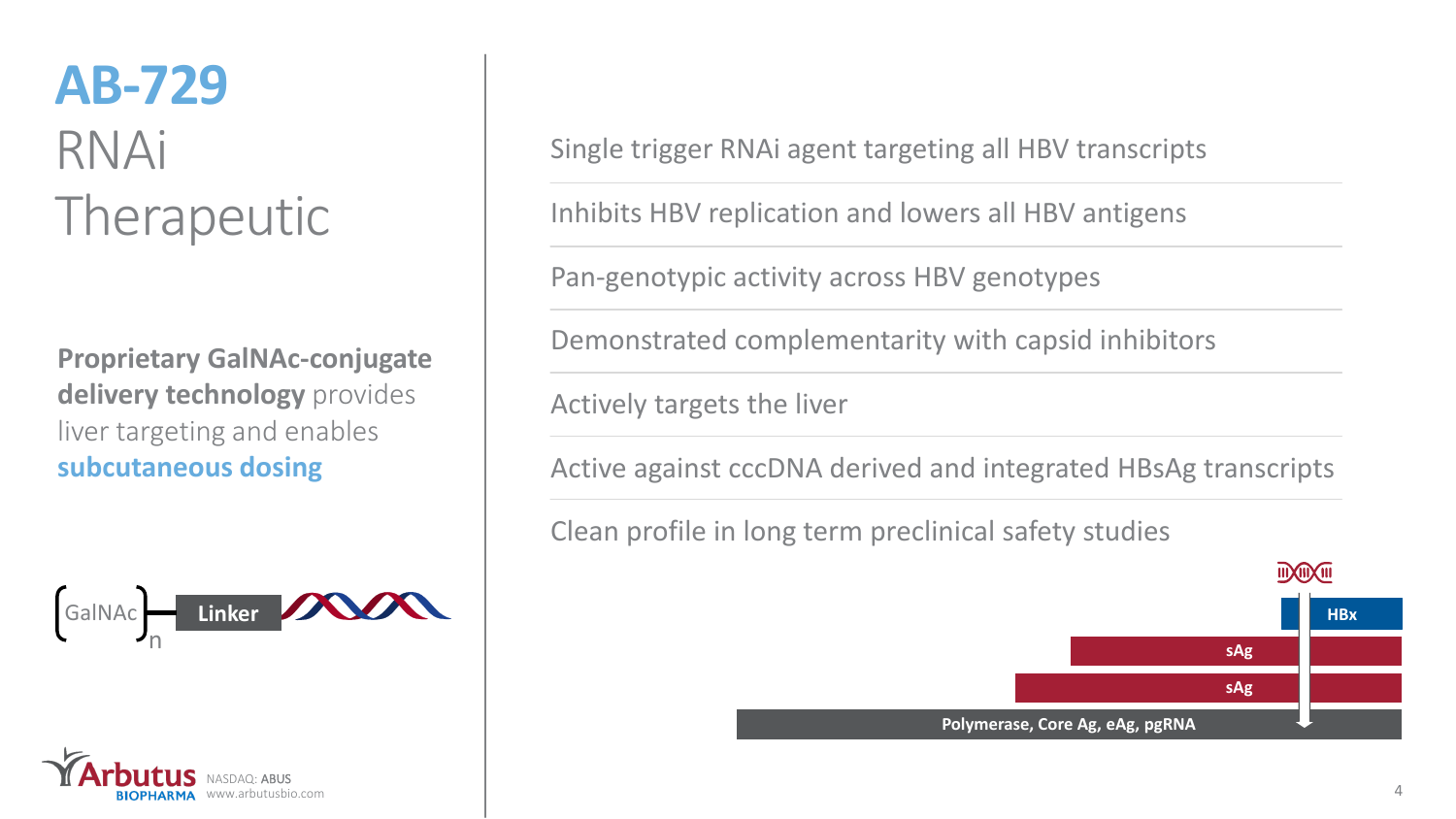#### **AB-729-001 Phase 1a/1b Clinical Trial**

**Part 3: Multiple Doses In cHBV Patients - Ongoing**

White

ALT (U/L), mean (SD)

HBV eAg negative, n (%)

HBsAg (IU/mL), mean

(range)

#### **Part 1 & 2: Single-ascending dose**

**AB-729 monotherapy (90mg single-dose) resulted in robust HBsAg and HBV DNA declines in HBV DNA+ patients**

NASDAQ: ABUS

| <b>E: 60mg Q4W</b>                    |                               |                         |                            |                              |                            |                            |
|---------------------------------------|-------------------------------|-------------------------|----------------------------|------------------------------|----------------------------|----------------------------|
| <b>HBV DNA-</b>                       | <b>Baseline Measure#</b>      |                         | <b>HBV DNA+</b>            |                              |                            |                            |
|                                       |                               | Cohort $E^*$<br>$(N=7)$ | <b>Cohort F</b><br>$(N=7)$ | Cohort I<br>$(N=6)^{\wedge}$ | <b>Cohort J</b><br>$(N=7)$ | <b>Cohort G</b><br>$(N=7)$ |
| <b>F: 60mg Q8W</b><br><b>HBV DNA-</b> | Age in years, mean<br>(range) | 45.1<br>$(33 - 63)$     | 44.0<br>$(31 - 59)$        | 45.7<br>$(38 - 54)$          | 44.3<br>$(35 - 61)$        | 43.9<br>$(34 - 50)$        |
|                                       | Male gender, n (%)            | 4(57%)                  | 4(57%)                     | 4(67%)                       | 5(71%)                     | 3(43%)                     |
|                                       | <b>BMI, mean (SD)</b>         | 27.7(5.0)               | 23.7(2.2)                  | 25.5(3.1)                    | 28.7(4.8)                  | 23.8(4.0)                  |
|                                       | Race, n (%)                   |                         |                            |                              |                            |                            |
| <b>HBV DNA+</b>                       | Asian                         | 1(14%)                  | 5(71%)                     | 5(83%)                       | 4 (57%)                    | 6(86%)                     |
|                                       | <b>Black</b>                  | $\overline{0}$          | 1(14%)                     | $\overline{0}$               | 0                          | 0                          |

 $6(86%)$ 

 $22.4(10.5)$ 

7 (100%)

5,372

 $(584 - 11,761)$ 

**I: 90mg Q8W HBV DNA-**

**F: 60** 

**G: 90mg** 

**J: 90mg Q12W HBV DNA-**

**K: 90mg Q8W HBV DNA-, HBeAg+ only**

# Genotype not determined; \*Subjects switched to AB-729 60 mg Q12W for the extension phase; ^N = 6 due to one subject meeting exclusion criteria on Day 1 and a replacement subject receiving an incorrect dose on Day 1; both entered follow up and were excluded from the analysis; <sup>o</sup> One subject counted as HBeAg negative was identified as "HBeAg borderline" (baseline HBeAg = 0.18 IU/mL, LLOQ = 0.11 IU/mL)

 $1(14%)$ 

 $23.4(15.2)$ 

6 $(71\%)$ 

5,354

 $(667 - 18,605)$ 

 $1(17%)$ 

 $26.0(10.2)$ 

 $5(83%)$ 

4,691

 $(338 - 19,017)$ 

DNA+

 $1(14%)$ 

 $32.7(15.8)$ 

 $7(100\%)$ 

1,818

 $(277 - 4, 723)$ 

 $3(43%)$ 

 $20.1(7.2)$ 

 $4(57%)$ 

6,911

 $(309 - 25, 345)$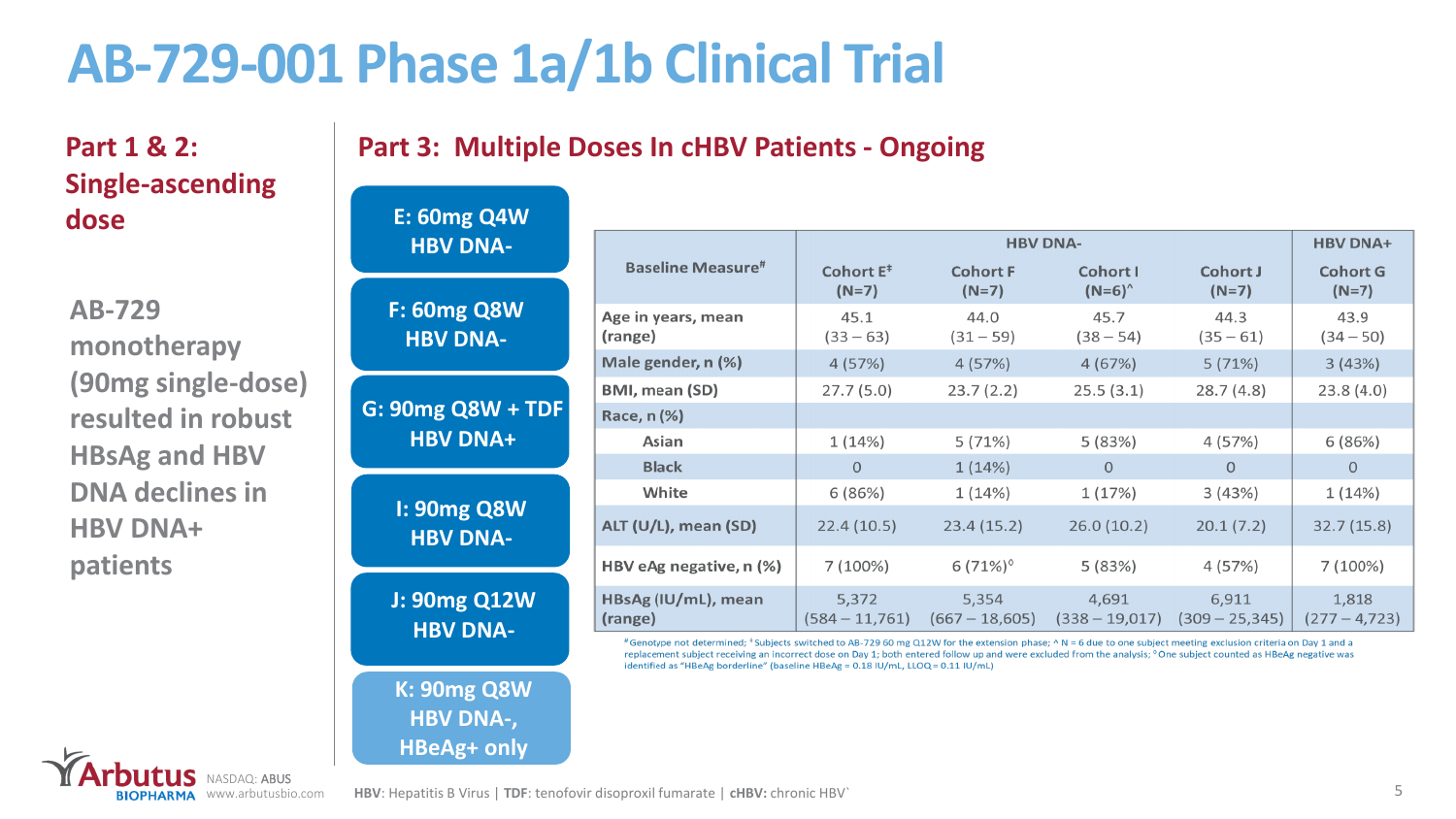#### **HBsAg Suppression at levels <100 IU/mL Maintained up to 28 Weeks off AB-729 Treatment**



**BIOPHARMA** www.arbutusbio.com \*Data presented at AASLD 2021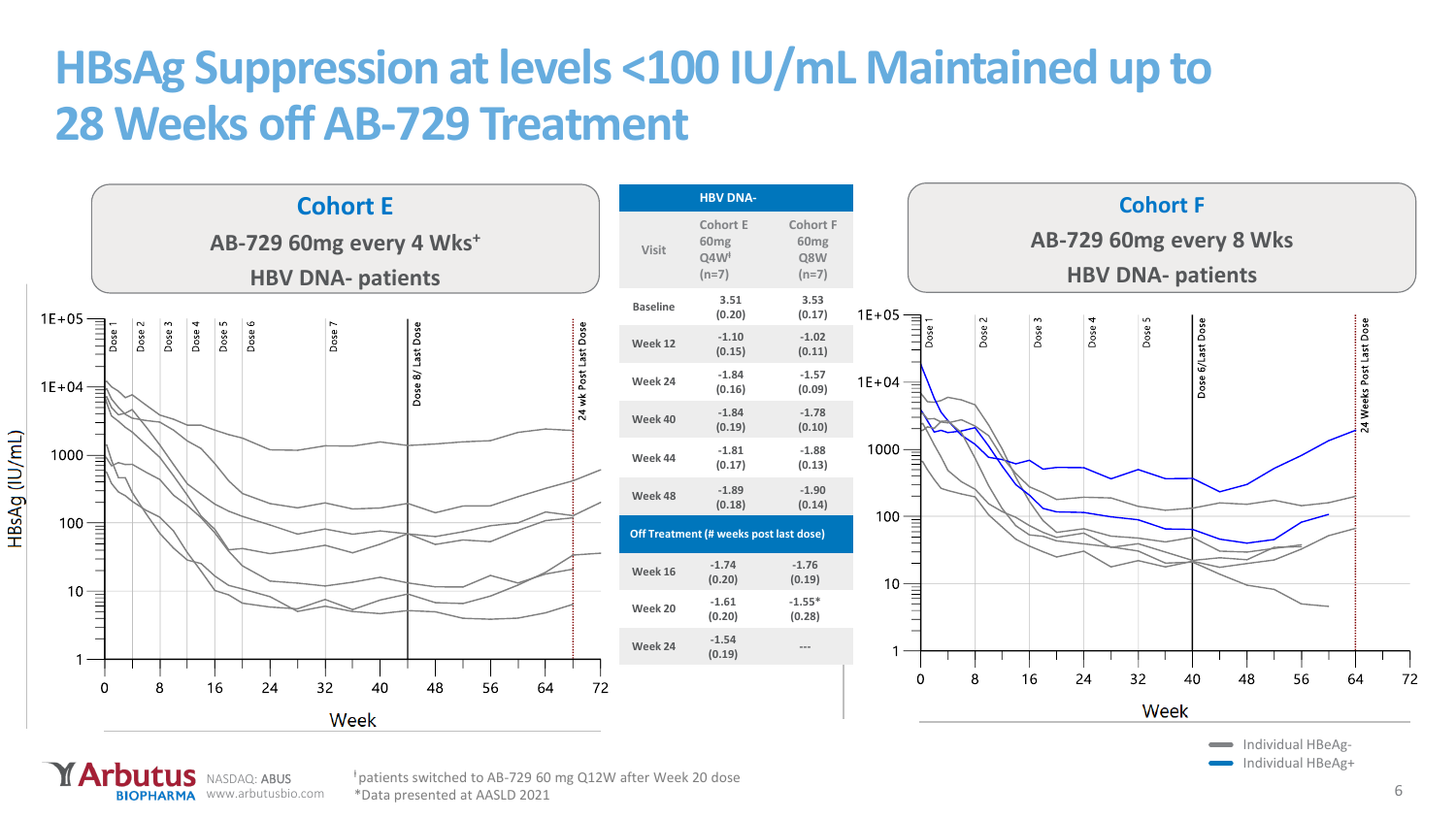#### **AB-729 dosed at 90mg Q8W or Q12W Reduces HBsAg in both DNA- and DNA+ Patients**



\*at time of last visit

NASDAQ: ABUS

#### **Key Findings:**

- The magnitude of HBsAg suppression (1.8-2.0 log reduction at wk 40) was similar across both dosing intervals
- Some patients achieved HBsAg <100 IU/mL
- HBsAg reduction is sustained over time

Mean

Individual HBeAg-Individual HBeAg+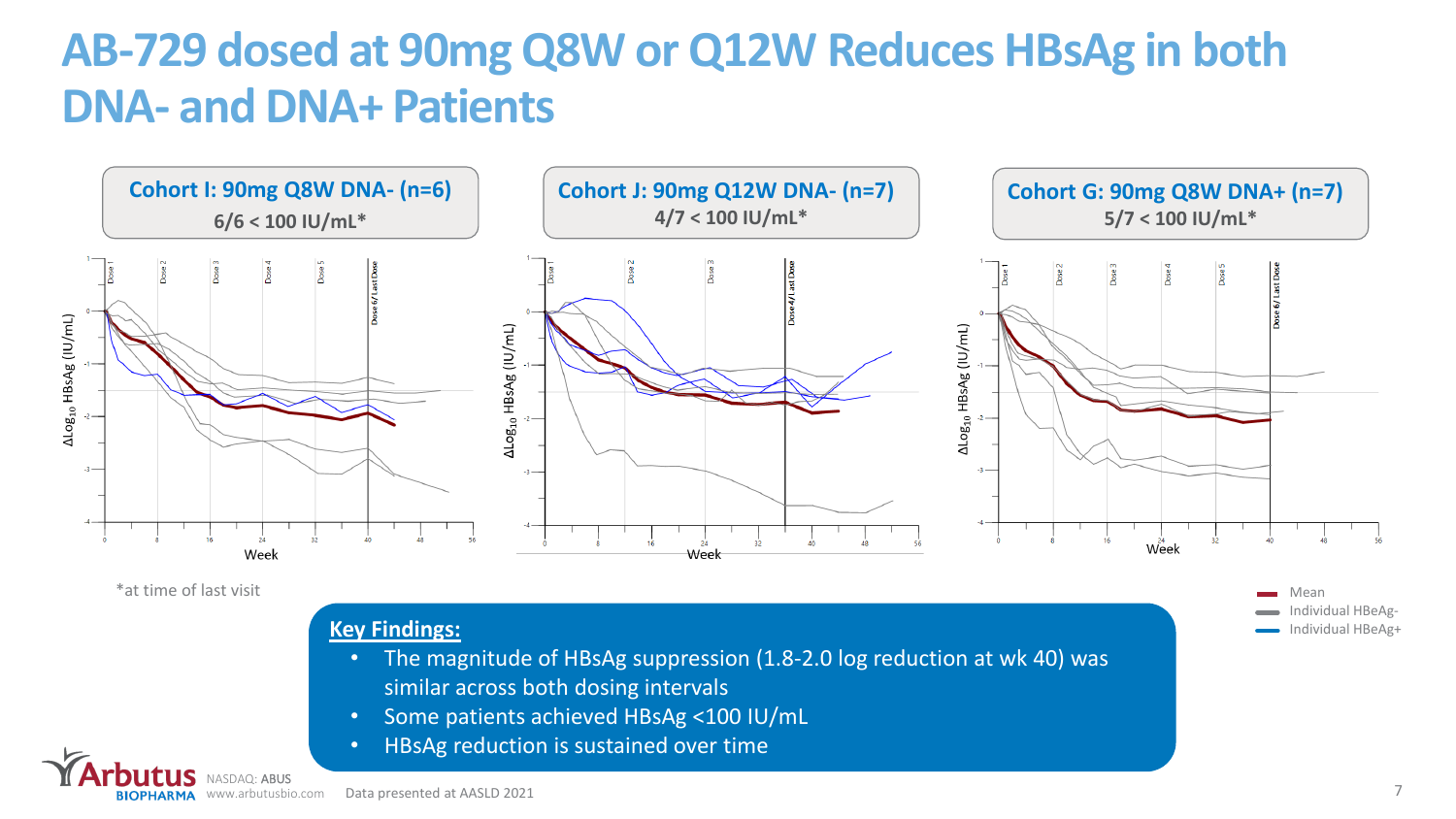#### **Mean (SE) Baseline HBsAg Response Similar Regardless of AB-729 Dose and Dosing Intervals to Date**

|                 | <b>HBV DNA+</b>                                        |                                               |                                 |                                                               |                                        |
|-----------------|--------------------------------------------------------|-----------------------------------------------|---------------------------------|---------------------------------------------------------------|----------------------------------------|
| <b>Visit</b>    | <b>Cohort E</b><br>60 $mg$ Q4 $W^{\dagger}$<br>$(n=7)$ | <b>Cohort F</b><br><b>60mg Q8W</b><br>$(n=7)$ | Cohort I<br>90mg Q8W<br>$(n=6)$ | <b>Cohort J</b><br>90 <sub>mg</sub><br><b>Q12W</b><br>$(n=7)$ | <b>Cohort G</b><br>90mg Q8W<br>$(n=7)$ |
| <b>Baseline</b> | 3.51<br>(0.20)                                         | 3.53<br>(0.17)                                | 3.36<br>(0.23)                  | 3.37<br>(0.28)                                                | 3.14<br>(0.14)                         |
| Week 12         | $-1.10$<br>(0.15)                                      | $-1.02$<br>(0.11)                             | $-1.30$<br>(0.19)               | $-1.06$<br>(0.31)                                             | $-1.56$<br>(0.32)                      |
| Week 24         | $-1.84$<br>(0.16)                                      | $-1.57$<br>(0.09)                             | $-1.79$<br>(0.22)               | $-1.56$<br>(0.25)                                             | $-1.82$ <sup>#</sup><br>(0.29)         |
| Week 40         | $-1.84$<br>(0.19)                                      | $-1.78$<br>(0.10)                             | $-1.93$<br>(0.25)               | $-1.89$<br>(0.35)                                             | $-2.03+$<br>(0.33)                     |
| Week 44         | $-1.81$<br>(0.17)                                      | $-1.88$<br>(0.13)                             | $-2.16$<br>(0.31)               | $-1.86^{\circ}$<br>(0.38)                                     | $- - -$                                |
| Week 48         | $-1.89$<br>(0.18)                                      | $-1.90$<br>(0.14)                             |                                 |                                                               |                                        |
|                 | Off Treatment (# weeks post last dose)                 |                                               |                                 |                                                               |                                        |
| Week 16         | $-1.74$<br>(0.20)                                      | $-1.76$<br>(0.19)                             |                                 |                                                               |                                        |
| Week 20         | $-1.61$<br>(0.20)                                      | $-1.55*$<br>(0.28)                            | $- - -$                         | $---$                                                         | ---                                    |
| Week 24         | $-1.54$<br>(0.19)                                      |                                               |                                 |                                                               | $---$                                  |



www.arbutusbio.com Data Presented at AASLD 2021NOTE: Mean (SE) values presented only if n>3; there are no statistically significant differences between cohorts (data not shown); \*n=5; ^n=6, one patient in Cohort J chose not to extend treatment; #6 of 7 patients had HBV DNA <LLOQ by Week 8, the 7th patient became <LLOQ at Week 16;  $+n=6$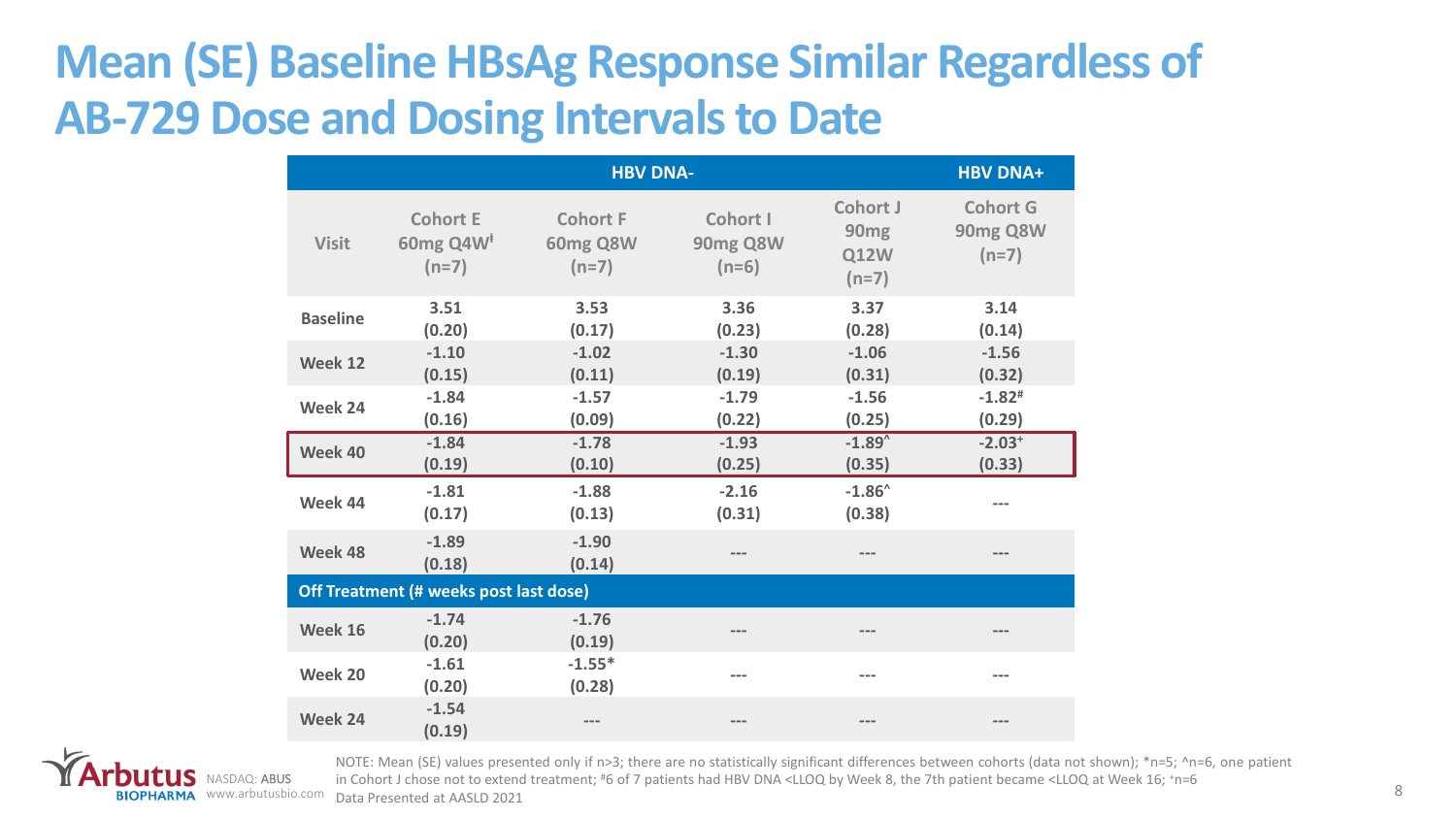### **AB-729-001 Safety Summary**

- AB-729 generally safe and well-tolerated after single and repeat doses
- No treatment-related SAEs or discontinuations due to AEs
- **No treatment-related Grade 3 or 4 AEs\***
- **No treatment-related Grade 3 or 4 laboratory abnormalities\***
	- Grade 1 and Grade 2 ALT elevations have improved or stabilized with continued treatment
- **Injection site TEAEs were mostly mild (erythema, pain, bruising, pruritis)**
- **No clinically meaningful changes in ECGs or vital signs**

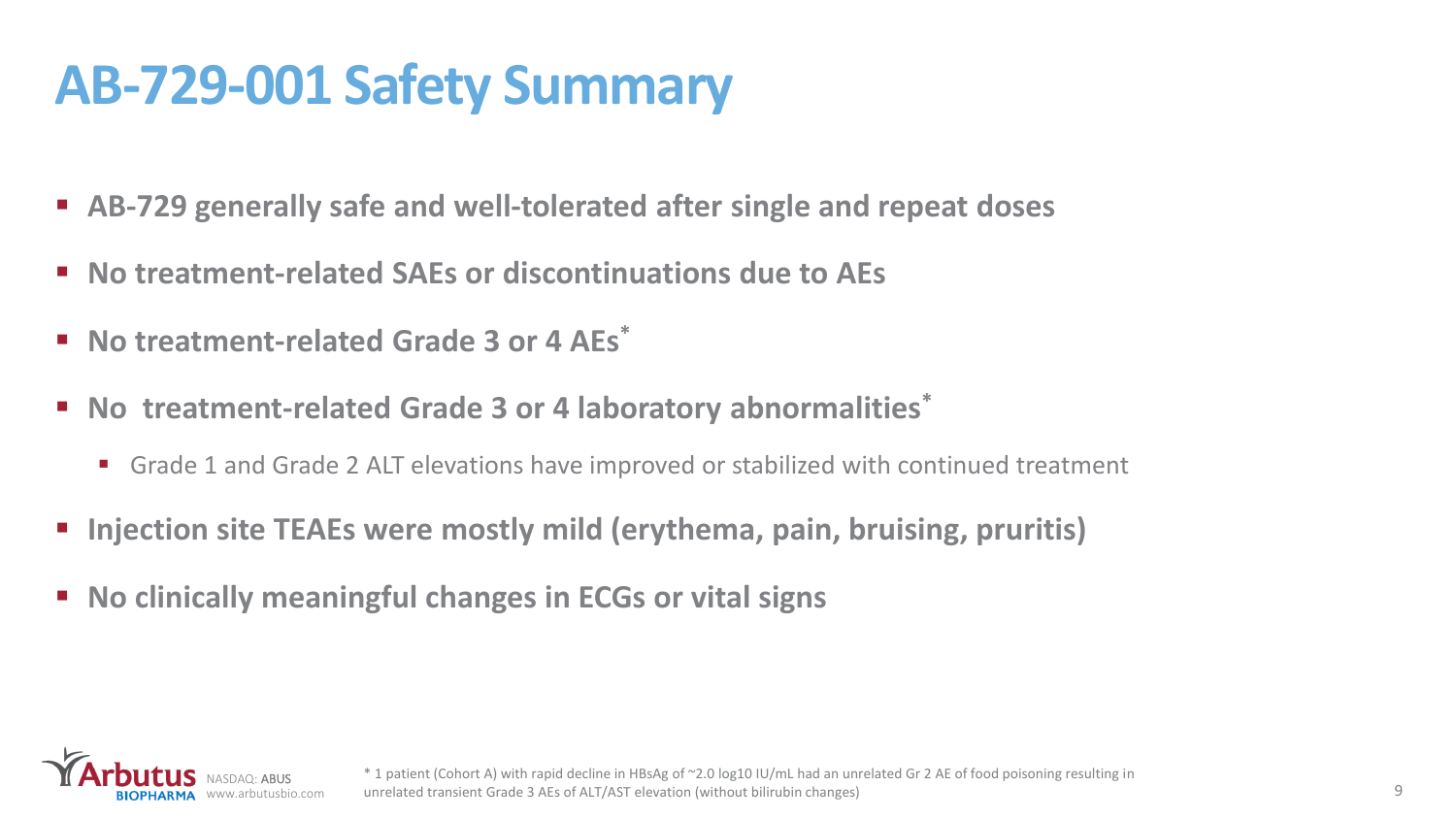### **AB-729-001 Clinical Trial Key Takeaways**

- **AB-729 dosed 60mg every 4 wks and every 8 wks and 90mg every 8 wks and 12 wks resulted in robust and comparable HBsAg declines**
	- AB-729 monotherapy (90mg single-dose) resulted in robust HBsAg and HBV DNA declines in HBV DNA + patients
- Long-term dosing with AB-729 resulted in 74% of patients reaching <100 IU/mL of HBsAg, **a clinically relevant threshold which could inform when to stop all therapies**
	- HBsAg suppression at levels of <100 IU/mL maintained up to 28 weeks off AB-729 treatment
- Preliminary data suggest that long-term suppression of HBsAg with AB-729 results in **increased HBV-specific immune response\***
- **AB-729 was safe and well-tolerated through 40-48 weeks of dosing**

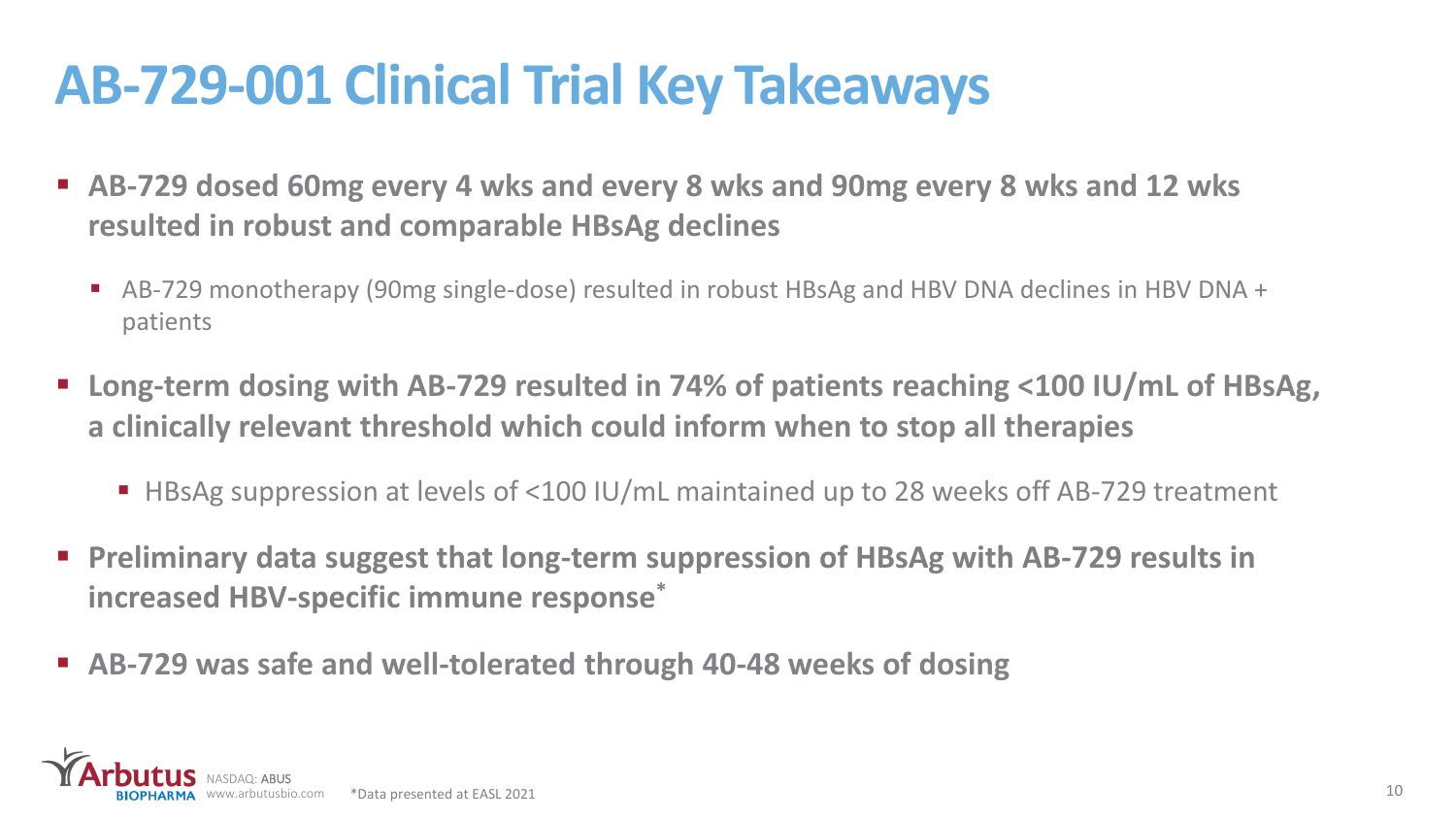### **AB-836** Next Generation Capsid Inhibitor

Potential for increased efficacy and enhanced resistance profile relative to earlier generation capsid inhibitors



Novel chemical series differentiated from AB-506 and other competitor compounds in the Class II capsid inhibitor space

Leverages a novel binding site within the core protein dimer-dimer interface

Improved intrinsic potency with EC50 < 10 nM

Active against NA-resistant variants

Potential to address known capsid resistant variants T33N and I105T

Provides the potential for low dose and wide therapeutic window

Demonstrates high liver concentrations in multiple species

Once daily dosing

Pan-genotypic

Combinable with other MOA agents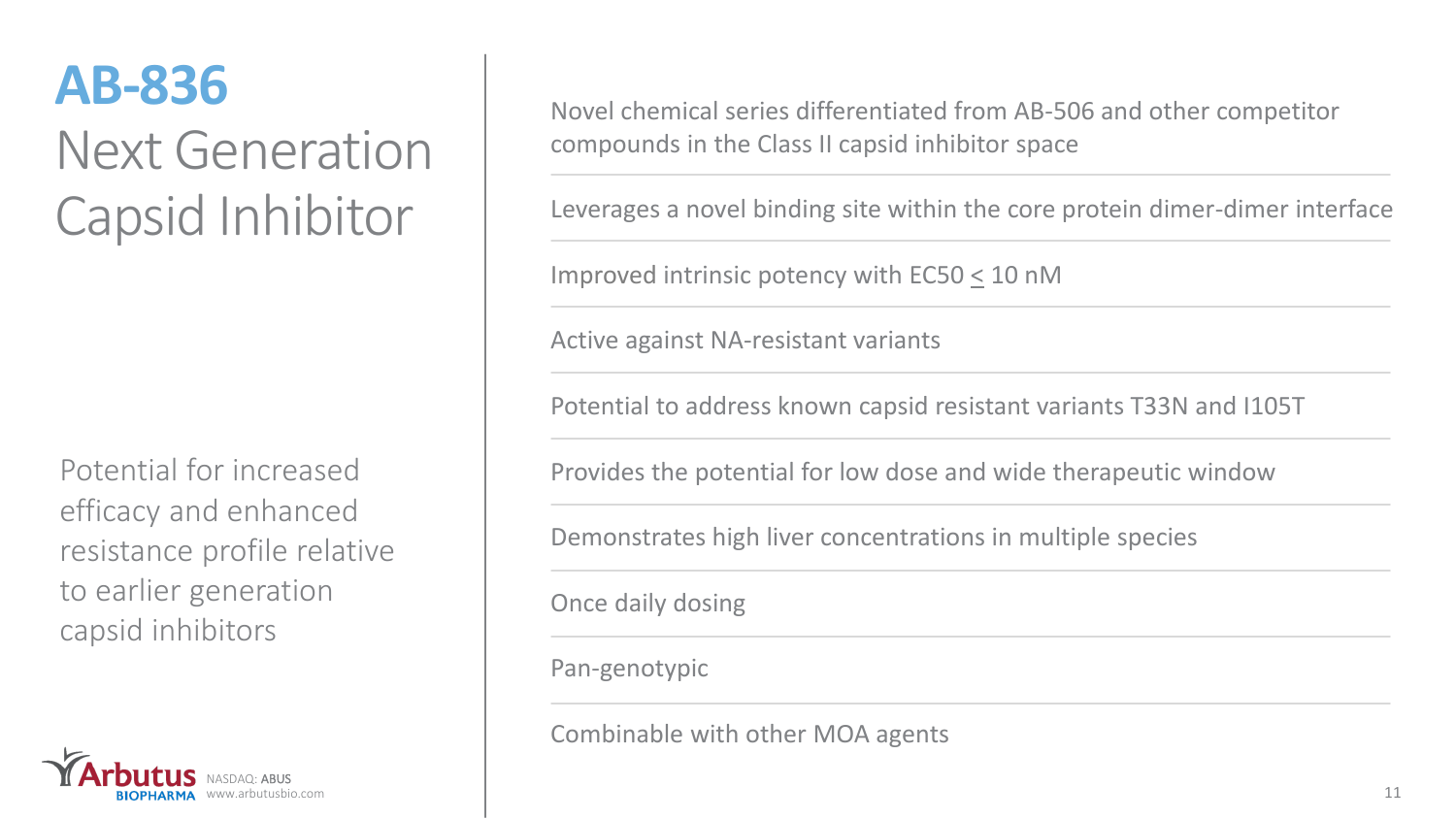### **AB-836: Next Generation Capsid Inhibitor**

|                 | HBV DNA / 1º Mechanism       |                                                        |                                                           |                                                           | <b>cccDNA Formation /</b><br>2º Mechanism                         | Human<br><b>Serum Shift</b>             |  |
|-----------------|------------------------------|--------------------------------------------------------|-----------------------------------------------------------|-----------------------------------------------------------|-------------------------------------------------------------------|-----------------------------------------|--|
| <b>Compound</b> | HepDE19<br>$(EC_{50} \mu M)$ | <b>HBV</b> infected<br><b>PHH</b><br>$(EC_{50} \mu M)$ | <b>HBV</b> infected<br>HepG2-NTCP-C4<br>$(EC_{50} \mu M)$ | <b>Core I105T</b><br><b>Mutation</b><br>$(EC_{50} \mu M)$ | <b>HBV</b> infected<br>HepG2-NTCP-C4<br>(HBsAg $EC_{50}$ $\mu$ M) | (FC in $EC_{50}$ in 40%<br>Human Serum) |  |
| <b>AB-506</b>   | 0.077                        | 0.032                                                  | 0.101                                                     | 1.26                                                      | 1.430                                                             | 6x                                      |  |
| <b>AB-836</b>   | 0.010                        | 0.002                                                  | 0.012                                                     | 0.118                                                     | 0.196                                                             | 2x                                      |  |



NASDAQ: ABUS

**BIOPHARMA** www.arbutusbio.com

S



**Unique Binding Site**

**HAP:** Heteroaryldihydropyrimidine **| SBA:** Sulfamoylbenzamide **I PHH:** Primary Human Hepatocytes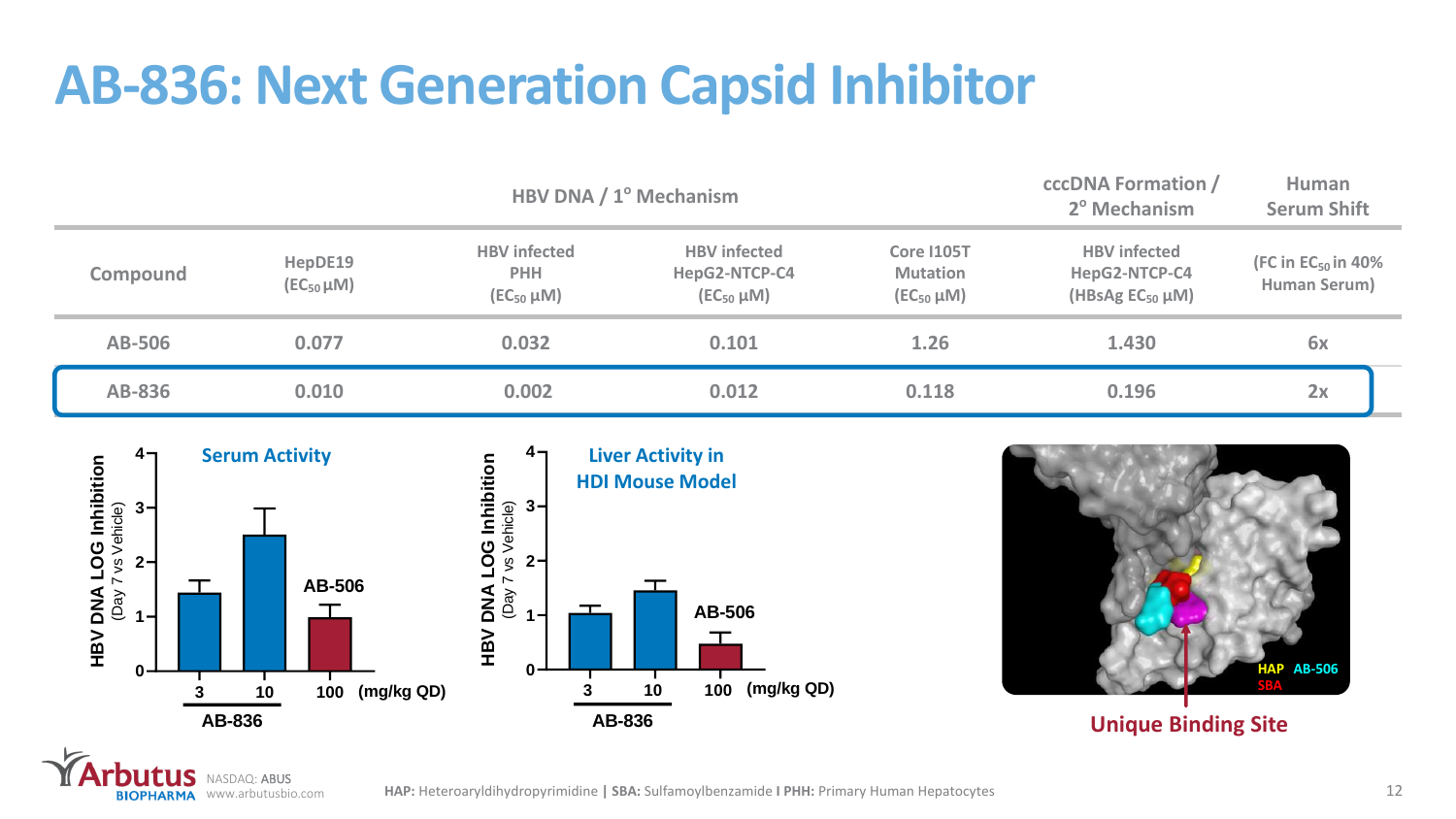### **AB-836-001 Phase 1a/1b Clinical Trial**



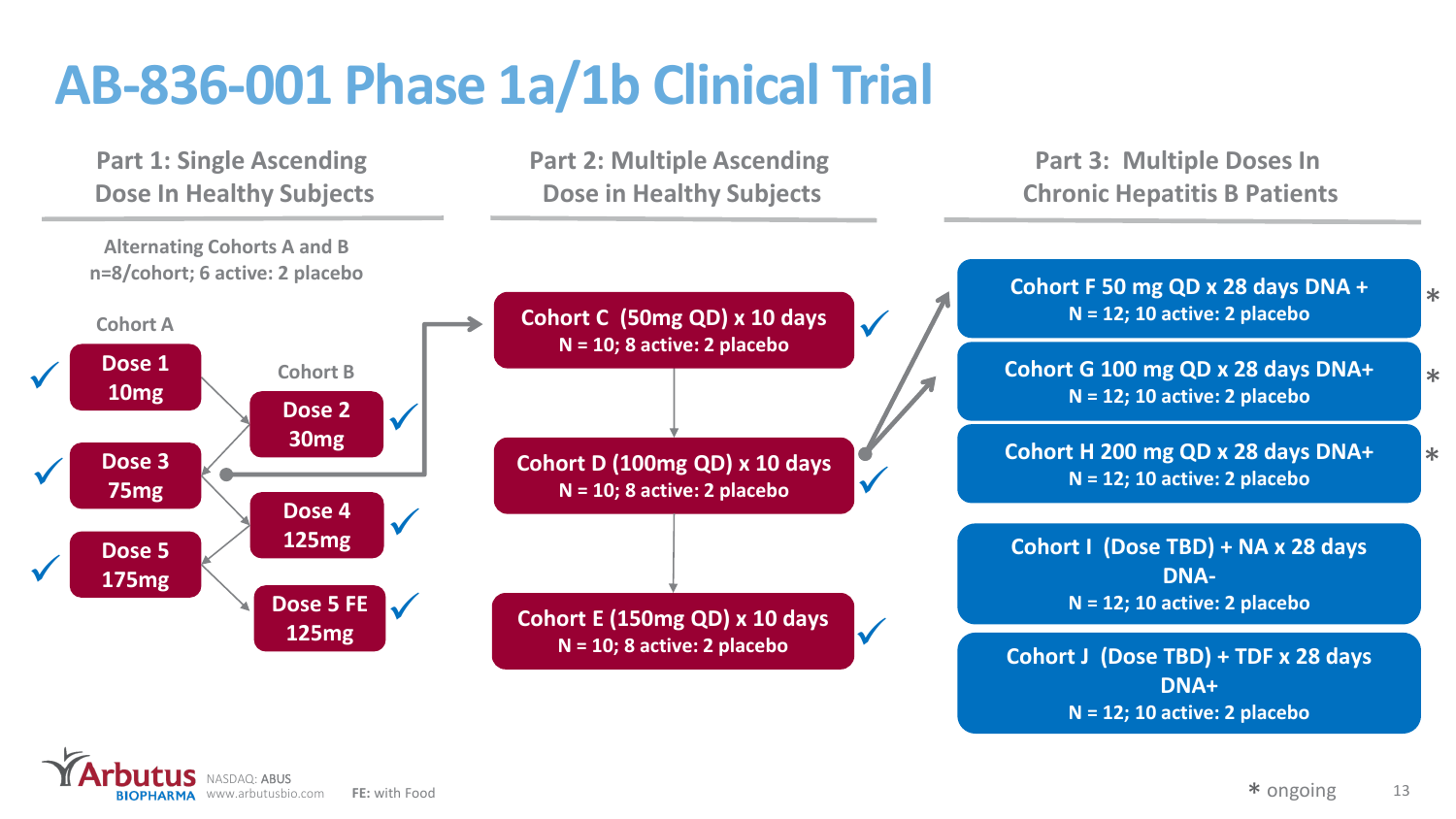# **AB-836 Phase 1a/1b Clinical Trial Preliminary Data**

#### **Parts 1 & 2: Single and multi-doses of AB-836 in healthy subjects**

- Safety:
	- No deaths or SAEs
	- 1 subject (50mg once daily) discontinued on day 13 due to AE of agitation
	- All but 3 AEs were mild (Grade 2 headache, agitation and bronchitis), one assessed as drug related (Grade 1 rash)
	- No clinically significant abnormalities in clinical laboratory tests, ECGs, vital signs or physical exams noted.

NASDAQ: ABUS www.arbutusbio.com

#### **Part 3: 50mg and 100mg of AB-836 once daily for 28 days in patients with cHBV**

- **Safety:**
	- No deaths or AEs
	- 1 patient had transient increase in ALT from baseline Grade 1 to Grade 3 that resolved with continued dosing
	- No clinical abnormalities in ECGs, vital signs or physical exams
- **Efficacy (Cohort G 100 mg QD):** 
	- Provides robust antiviral activity mean (SE)  $log_{10}$  change from baseline of -3.1 (0.5) at Day 28 (n=4)